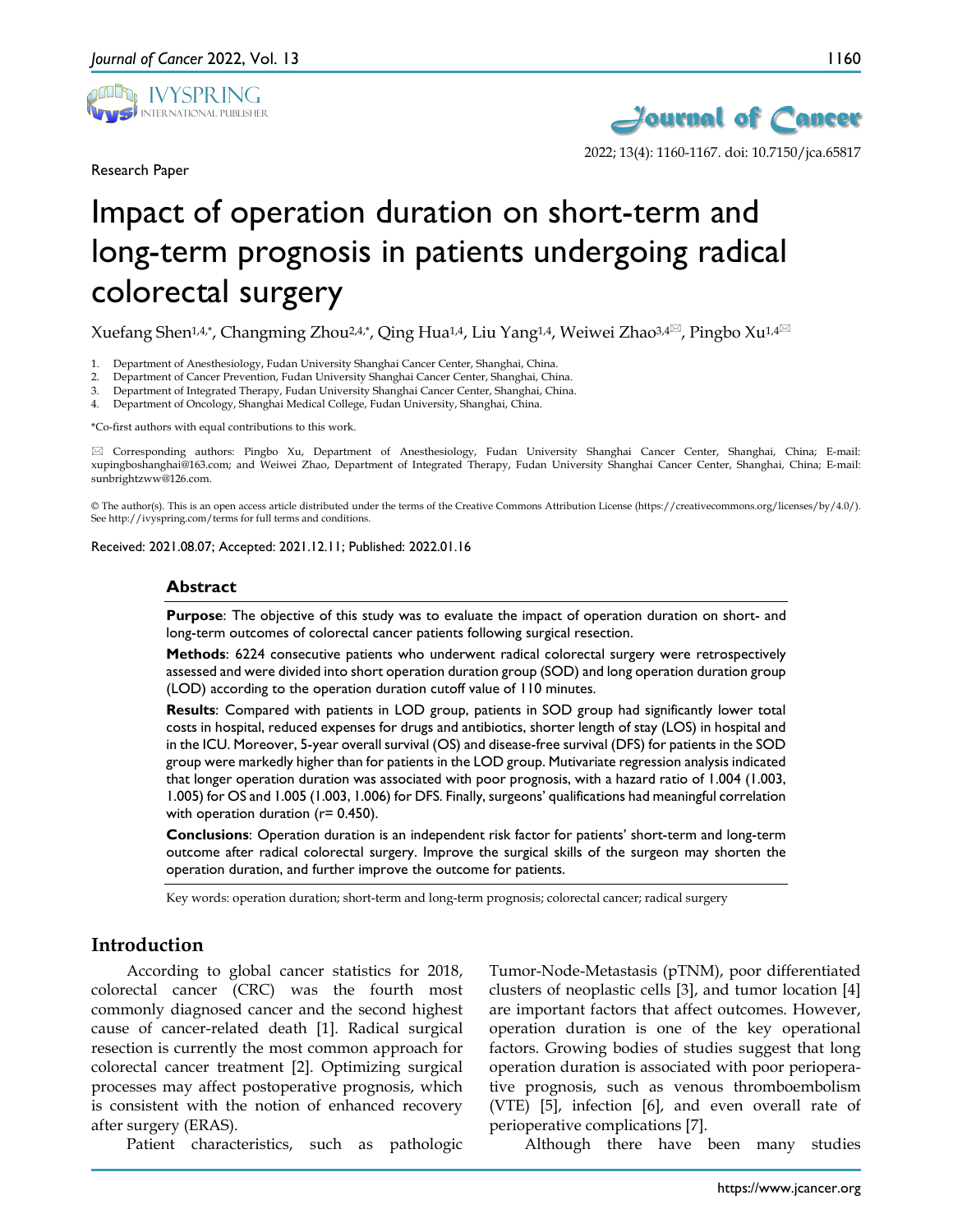concerning the association between operation duration and postoperative complications, there have been no consistent conclusions [6, 8-12]. Some researchers have suggested that prolonged operation duration, especially lasting over 4 hours, can increase postoperative complications and length of stay (LOS) in hospital, and can have a negative impact on the outcome of enhanced recovery after laparoscopic colorectal resection [6, 8, 10, 11]. Other studies have suggested that prolonged operation duration does not increase postoperative morbidity [9, 12]. Moreover, only a few studies have focused on the effect of operation duration on long-term prognosis. Wang et al. found that prolonged operation duration was associated with periprosthetic joint infection within 1 year after primary joint arthroplasty [13]. Additionally, there are currently few studies that have reported on the relationship between long-term prognosis and prolonged operation time in patients undergoing tumor resection. Therefore, the current study aimed to explore the effects of operation duration on postoperative short-term and long-term outcomes in a large cohort of patients undergoing radical resection for CRC.

# **Materials and Methods**

## **Data collection**

Between July 1, 2011 and December 31, 2016, all consecutive patients who underwent radical resection for colorectal cancer at Fudan University Shanghai Cancer Center (FUSCC) were recruited for this retrospective study. The inclusion criteria were as follows: (1) age >18 years; (2) standard open or laparoscopic radical resection of colorectal cancer confirmed by pathology; (3) local lesions without distant metastasis; (4) availability of all clinical data. Patients with metastasis, recurrence, or other palliative surgery were excluded. In addition, patients who underwent operations by surgeons with less than 10 years' surgical experience were excluded to guarantee the quality of the operation. From the database of the FUSCC clinical information system, medical information, demographic information, tumor location, pathological diagnosis, pathological stage, operation methods, extramural vascular invasion (EMVI), perineural invasion (PNI), circumferential radial margin (CRM), anesthesia methods, ASA class, routine blood tests, medical costs, and number of lymph nodes examined were extracted. The primary endpoint was the long-term prognosis for patients, including overall survival (OS) and disease-free survival (DFS). The secondary endpoint was the short-term prognosis, including costs, LOS in hospital, and LOS in the ICU. The last

follow-up date was November 30, 2019. The study was approved by the institutional review committee of FUSCC (Shanghai, China). Informed consent was waived due to the retrospective nature of the study.

## **Statistical methods**

Mean ± standard deviation (SD) and median (q1, q3) were used to describe continuous variables, while frequencies and percentages were used for categorical variables. Chi-square test or Fisher's exact test (as appropriate) were applied when testing the variables' differences between different operation duration groups for categorical variables; Wilcoxon sum rank test or Kruskal-Wallis H test were applied when testing differences between different operation duration groups for continuous variables. The Kaplan-Meier method was used to calculate survival rate, and log-rank test was used to compare differences between the groups. Cox proportional hazards models were used to calculate the univariate and multivariate adjusted risk ratios (HRs) and 95% confidence intervals (CIs). Univariate and multivariate analyses were performed for all significant variables, except operation time, to identify survival-confounding factors. Then, propensity score matching (PSM) was utilized between groups to reduce the influence of these confounding factors. PSM was conducted in R (R Core Team, 2014) and the rest of the statistical analyses were performed using IBM SPSS Statistics for Windows, version 25.0 (IBM Corp., Armonk, N.Y., USA).

# **Results**

# **Patient characteristics**

Between 2011 and 2016, 9135 patients aged >18 years underwent colorectal resection, and their records were retrieved from the database. 879 patients with metastasis, recurrence, or palliative surgery, were excluded from them. Then, 2032 patients undergoing surgery by surgeons with less than 10 years' surgical experience were excluded to eliminate the influence of surgeons' experience on prognosis. Finally, 6224 patients with colorectal cancer were eligible for analysis. The patient attrition flow chart is shown in Supplementary Fig. 1.

The histogram of CRC patients' operative duration is shown in Supplementary Fig. 2. The levels of operative duration had positively skewed distributions. The mean  $(\pm SD)$  and median  $(q2, q3)$  of operation duration were  $111.00 \pm 41.35$  and  $102.00$ (82.00, 131.00) minutes, respectively, with a minimum of 45 minutes and a maximum of 445 minutes. In order to facilitate the analysis of the relationship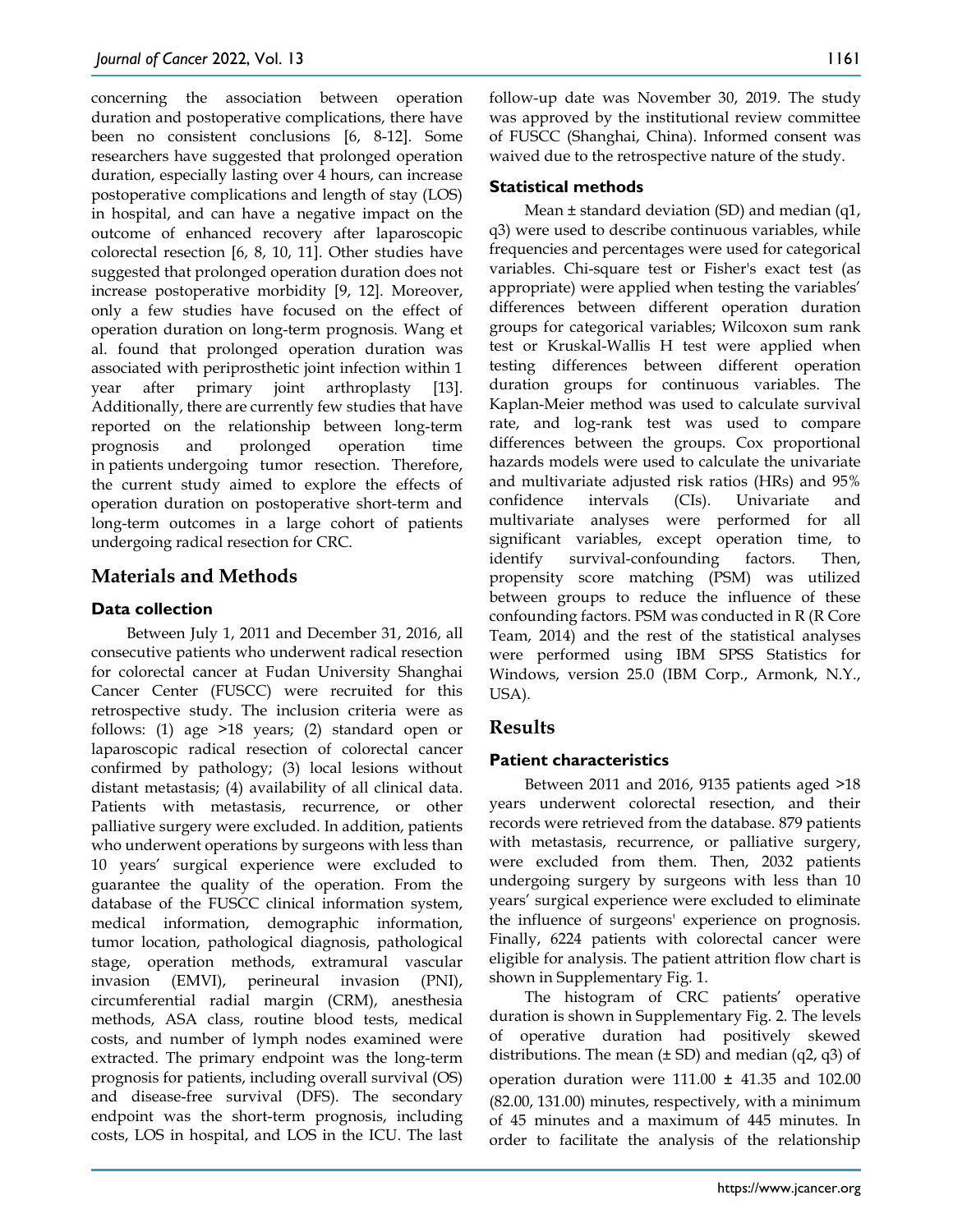between operative duration and clinical outcomes, 110 minutes of operative duration was selected as the grouping criterion. Patients were then assigned into the SOD group  $(≤ 110$  min, n = 3668) or LOD group  $(>$ 110 min,  $n = 2556$ ).

The clinico-pathological characteristics of the study population according to the two groups are given in Table 1. Preoperative hemoglobin, platelet, serum creatinine and albumin levels, pTNM staging, EMVI+, PNI+, and number of lymph nodes examined were similar between the groups (*P* > 0.05). However, there was a greater proportion of female patients, older adults  $(≥ 65 years)$ , overweight and obesity patients, laparoscopic surgery, carcinoma of the rectum (vs right or left colon cancer), signet-ring cell carcinoma (vs adenocarcinoma or mucinous adenocarcinoma), CRM+, combined anesthesia (GA+EA), and ASA III-V (vs I or II) in the LOD group compared with the SOD group (*P*<0.05). Then, the CRC patients in the SOD group and LOD group were separately matched (1:1) by PSM. The confounding factors, such as gender, age, surgical approach, pTNM staging, tumor site, histological type, EMVI, PNI, CRM, number of lymph nodes examined, hemoglobin, and albumin were well matched in the two cohorts, and none was found to differ significantly between the pairs at baseline (Supplementary Table 1 and Supplementary Fig. 3).

|                                   |                            | $≤110$ min  |                 | $>110$ min  |                 |                  |           |            |
|-----------------------------------|----------------------------|-------------|-----------------|-------------|-----------------|------------------|-----------|------------|
| Characteristics                   |                            | N(%)        | Mean $(\pm SD)$ | N(%)        | Mean $(\pm SD)$ | Chi <sub>2</sub> | t         | P value    |
| Gender                            | Male                       | 2127(57.99) |                 | 1600(62.60) |                 | 13.32            |           | $< 0.001*$ |
|                                   | Female                     | 1541(42.01) |                 | 956(37.40)  |                 |                  |           |            |
| Age Group (year)                  | $45$                       | 399(10.88)  |                 | 334(13.07)  |                 | 18.47            |           | $0.001*$   |
|                                   | 45-54                      | 685(18.68)  |                 | 510(19.95)  |                 |                  |           |            |
|                                   | 55-64                      | 1271(34.65) |                 | 900(35.21)  |                 |                  |           |            |
|                                   | 65-74                      | 903(24.62)  |                 | 591(23.12)  |                 |                  |           |            |
|                                   | $75+$                      | 410(11.18)  |                 | 221(8.65)   |                 |                  |           |            |
| Surgical Approach                 | Open Surgery               | 3488(95.09) |                 | 1577(61.70) |                 | 1108.54          |           | $< 0.001*$ |
|                                   | Laparoscope                | 180(4.91)   |                 | 979(38.30)  |                 |                  |           |            |
| BMI $\text{kg}/\text{m}^2$        | Normal (18.5-23.9)         | 2096(61.29) |                 | 1324(38.71) |                 | 30.488           |           | $< 0.001*$ |
|                                   | Underweight (<18.5)        | 236(63.96)  |                 | 133(36.04)  |                 |                  |           |            |
|                                   | Overweight (24-29.9)       | 1264(55.37) |                 | 1019(44.63) |                 |                  |           |            |
|                                   | Obesity $(230)$            | 70(48.28)   |                 | 75(51.72)   |                 |                  |           |            |
| pTNM Staging                      | Ι.                         | 710(19.36)  |                 | 515(20.15)  |                 | 0.65             |           | 0.722      |
|                                   | $\;$ II                    | 1309(35.69) |                 | 910(35.60)  |                 |                  |           |            |
|                                   | Ш                          | 1649(44.96) |                 | 1131(44.25) |                 |                  |           |            |
| <b>Tumor Site</b>                 | Rectum                     | 1997(55.49) |                 | 1560(61.47) |                 | 37.48            |           | $< 0.001*$ |
|                                   | Left Colon                 | 866(24.06)  |                 | 449(17.69)  |                 |                  |           |            |
|                                   | Right Colon                | 736(20.45)  |                 | 529(20.84)  |                 |                  |           |            |
| Histological type                 | Adenocarcinoma             | 3241(88.36) |                 | 2229(87.21) |                 | 7.97             |           | $0.019*$   |
|                                   | Mucinous adenocarcinoma    | 377(10.28)  |                 | 268(10.49)  |                 |                  |           |            |
|                                   | Signet-ring cell carcinoma | 50(1.36)    |                 | 59(2.31)    |                 |                  |           |            |
| <b>EMVI</b>                       |                            | 2885(78.65) |                 | 2039(79.77) |                 | 1.14             |           | 0.285      |
|                                   | $\ddot{}$                  | 783(21.35)  |                 | 517(20.23)  |                 |                  |           |            |
| PNI                               |                            | 2930(79.88) |                 | 2056(80.44) |                 | 0.29             |           | 0.587      |
|                                   | $\ddot{}$                  | 738(20.12)  |                 | 500(19.56)  |                 |                  |           |            |
| <b>CRM</b>                        |                            | 3643(99.32) |                 | 2519(98.55) |                 | 8.96             |           | $0.003*$   |
|                                   | $\ddot{}$                  | 25(0.68)    |                 | 37(1.45)    |                 |                  |           |            |
| Anesthesia                        | GA+EA                      | 2248(61.29) |                 | 1477(57.79) |                 | 7.68             |           | $0.006*$   |
|                                   | GA                         | 1420(38.71) |                 | 1079(42.21) |                 |                  |           |            |
| <b>ASA</b>                        | $\bf{I}$                   | 1249(34.05) |                 | 871(34.08)  |                 | 7.11             |           | $0.029*$   |
|                                   | $\rm II$                   | 2335(63.66) |                 | 1598(62.52) |                 |                  |           |            |
|                                   | $III-V$                    | 84(2.29)    |                 | 87(3.40)    |                 |                  |           |            |
| Number of lymph nodes examined    |                            |             | 16.69±6.42      |             | 16.64±7.24      |                  | 0.281     | 0.779      |
| Hemoglobin $(g/l)$                |                            |             | 126.76±20.30    |             | 125.95±21.01    |                  | 1.502     | 0.133      |
| Number of platelets (10^9/L)      |                            |             | 230.71±78.50    |             | 232.41±80.27    |                  | $-0.821$  | 0.412      |
| Albumin $(g/l)$                   |                            |             | 42.05±3.79      |             | 42.03±4.00      |                  | 0.163     | 0.871      |
| Creatinine $(\mu mol/l)$          |                            |             | 70.84±17.84     |             | 71.41±18.54     |                  | $-1.185$  | 0.236      |
| Alkaline phosphatase (IU/L)       |                            |             | 73.72±21.92     |             | 75.23±28.39     |                  | $-2.056$  | $0.040*$   |
| Total cost (RMB)                  |                            |             | 43559±13298     |             | 48769±17031     |                  | $-13.531$ | $< 0.001*$ |
| Length of stay in hospital (days) |                            |             | 14.91±6.64      |             | 16.40±7.41      |                  | $-8.341$  | $< 0.001*$ |
| Length of stay in ICU (days)      |                            |             | $0.18 + 1.17$   |             | $0.24 \pm 1.22$ |                  | $-1.990$  | $0.047*$   |
| Cost of drug (RMB)                |                            |             | 15530±8130      |             | 17270±9779      |                  | $-7.637$  | $0.001*$   |
| Cost of antibiotics (RMB)         |                            |             | 940±1158        |             | 1080±1377       |                  | $-4.362$  | $< 0.001*$ |
| Total                             |                            | 3668(58.93) |                 | 2556(41.07) |                 |                  |           |            |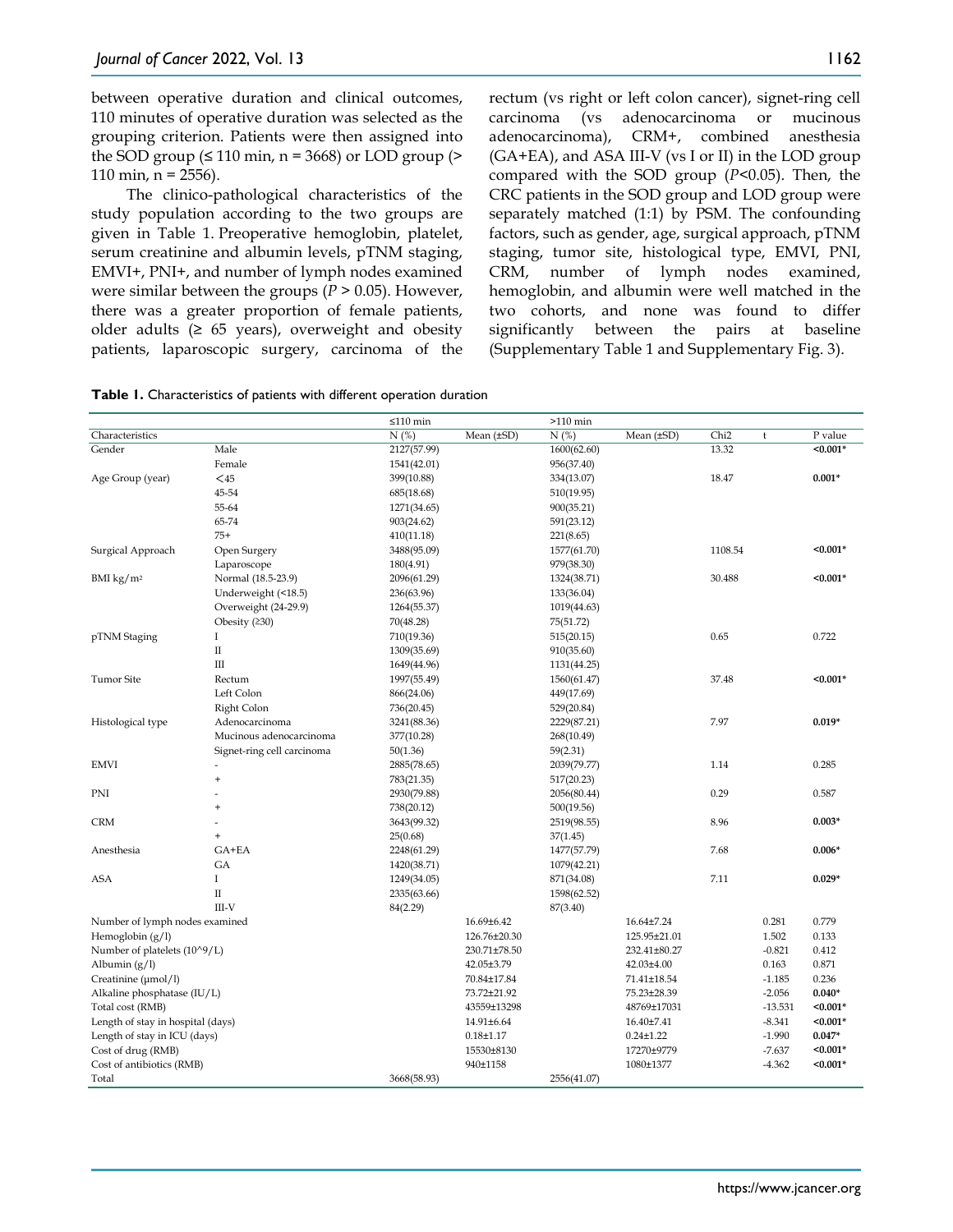### **Longer operation duration was related to poor prognosis for CRC patients**

As shown in Table 1, patients in the SOD group vs the LOD group had lower total costs in hospital (43558 ± 13298 CNY *vs* 48768 ± 17031 CNY, respectively; *P*<0.001), lower drug costs (15529 ± 8129 CNY *vs* 17269 ± 9778 CNY; *P*<0.001) and lower antibiotic costs (939±1158 CNY *vs.* 1080 ± 1377 CNY, *P*<0.001), shorter LOS in hospital (14.91 ± 6.64 days vs 16.40 ± 7.41 days; *P*<0.001) and shorter LOS in the ICU (0.18 ± 1.17 days *vs* 0.24 ± 1.22 days; *P*=0.047). On univariate COX regression analysis, prolonged operation duration was found to be associated with higher total costs in hospital (especially the cost of drugs and antibiotics) and longer LOS in hospital and LOS in the ICU (Table 2).

**Table 2.** Univariate regression of operation duration on patients' short-term effect

|                    | ß                     |        | P value    |
|--------------------|-----------------------|--------|------------|
|                    | Total Fees (RMB)      |        |            |
| Constant           | 36323.520             | 67.800 | $< 0.001*$ |
| operation duration | 84.463                | 18.674 | $< 0.001*$ |
|                    | Inpatient days (days) |        |            |
| Constant           | 12.806                | 50.879 | $< 0.001*$ |
| operation duration | 0.024                 | 11.509 | $< 0.001*$ |
|                    | Drug Fees (RMB)       |        |            |
| Constant           | 12704.484             | 39.820 | $< 0.001*$ |
| operation duration | 31.892                | 11.840 | $< 0.001*$ |
|                    | Antibiotic fees (RMB) |        |            |
| Constant           | 708.937               | 15.620 | $< 0.001*$ |
| operation duration | 2.600                 | 6.785  | $< 0.001*$ |

During a mean longitudinal follow-up period of 56.0 months (95% CI 55.2–56.9) after surgery, 1117 deaths occurred (17.9%) and 1515 patients (24.3%) had recurrences. The Kaplan-Meier cumulative survival curves for OS and DFS for patients in the two groups are shown in Fig. 1. The 5-year OS for patients was 82.0% in the SOD group and 76.7% in the LOD group

(*P*<0.001). Similarly, the 5-year DFS was 76.2% in the SOD group and 68.7% in the LOD group (*P*<0.001). Furthermore, the OS and DFS were compared between the two matched cohorts after PSM. Likewise, obviously worse OS and DFS were observed in the LOD group in comparison with PSM controls (Supplementary Fig. 4). These results revealed that shorter operation duration was associated with higher OS and DFS in CRC patients undergoing colorectal resection. With each additional minute prolonging surgery, the risk of death increased by 0.4% and risk of recurrence/metastasis/ death increased by 0.5%. Although the unit effect was quite small, the risk increased by 24% when the surgery was prolonged by one hour.

#### **Factors related to long-term prognosis**

Univariate and multivariate Cox proportional hazards analyses were performed to evaluate the relationship between operation duration and long-term prognosis (OS and DFS) (Tables 3 and 4). On univariate COX regression, longer operation duration was found to be associated with poor prognosis, with a HR of 1.004 (1.002, 1.005) for OS and 1.004 (1.003, 1.005) for DFS. After adjusting for confounders such as sex, age, pTNM staging, tumor site, histological type, EMVI, PNI, CRM, blood haemoglobin and serum albumin level, number of lymph nodes examined, and surgical approach, operation duration was found to be an independent risk factor for OS with a HR of 1.004 (1.003, 1.005), and a HR of 1.005 (1.003, 1.006) for DFS. In addition to operation duration, gender, age, pTNM, tumor site, histological type, EMVI, PNI, CRM, hemoglobin, albumin, and number of lymph nodes extracted were all significantly associated with OS, and with DFS (P<0.001).



**Figure 1. A.** Overall survival of patients with different operation duration **B.** Disease free survival of patients with different operation duration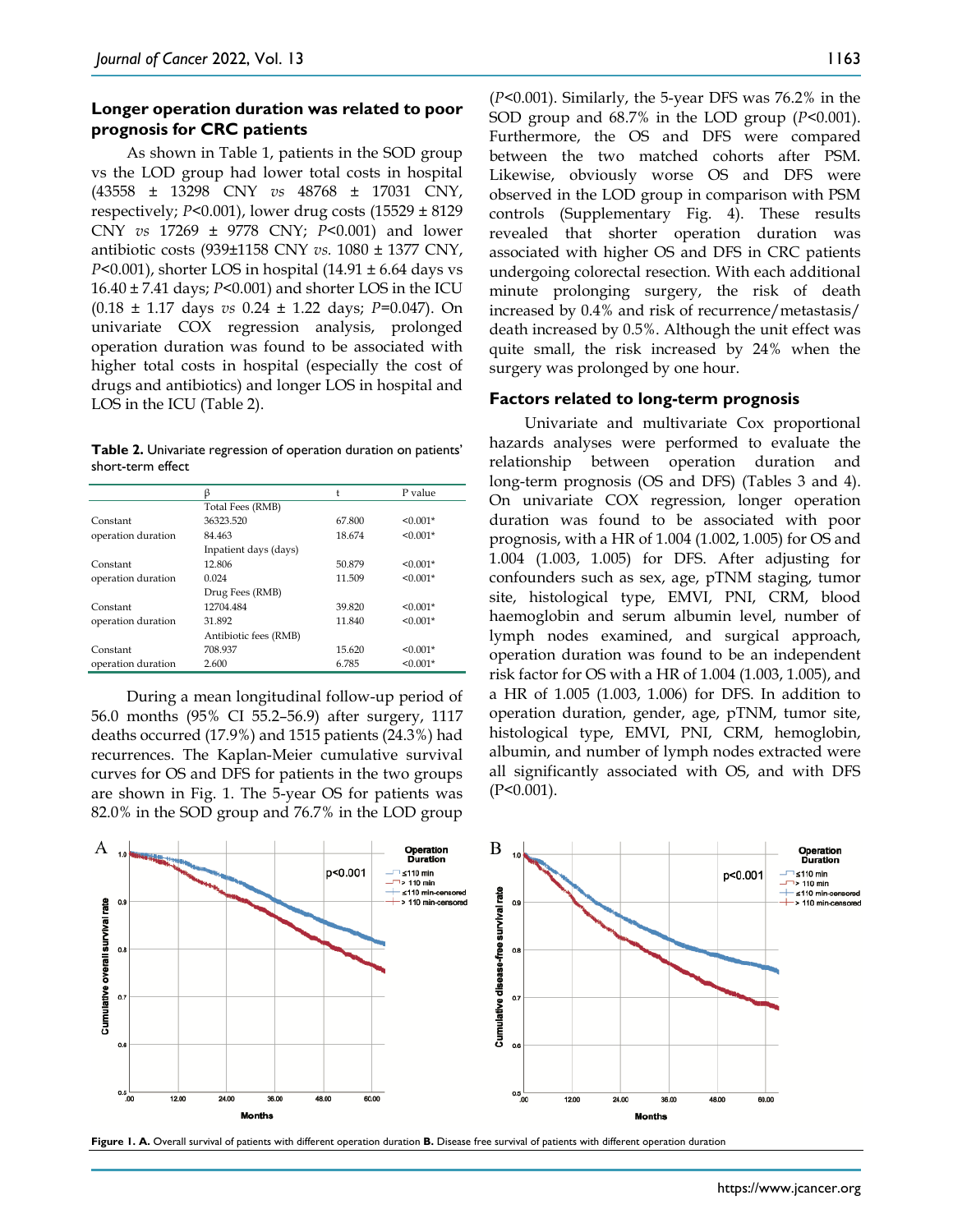#### **Table 3.** Univariate and multivariate regression of factors affecting OS using Cox regression

| Characteristics                            | Univariate |            |                     | Multivariate |            |                     |
|--------------------------------------------|------------|------------|---------------------|--------------|------------|---------------------|
|                                            | β          | P value    | HR (95% CI)         | β            | P value    | HR (95% CI)         |
| Female/Male                                | $-0.103$   | 0.095      | 0.902(0.800, 1.018) | $-0.213$     | $0.002*$   | 0.808(0.706, 0.924) |
| Age Group                                  |            | $< 0.001*$ |                     |              | $< 0.001*$ |                     |
| $45 - 54 / 45$                             | $-0.003$   | 0.979      | 0.997(0.785, 1.266) | 0.213        | 0.103      | 1.237(0.958,1.598)  |
| $55 - 64 / < 45$                           | 0.039      | 0.727      | 1.039(0.837,1.290)  | 0.288        | $0.016*$   | 1.334(1.055,1.686)  |
| $65 - 74 / 45$                             | 0.274      | $0.015*$   | 1.315(1.054,1.641)  | 0.395        | $0.002*$   | 1.484(1.162,1.896)  |
| $75+/-45$                                  | 0.959      | $< 0.001*$ | 2.610(2.074,3.283)  | 1.076        | $< 0.001*$ | 2.932(2.265,3.795)  |
| Laparoscope/Open Surgery                   | 0.002      | 0.977      | 1.002(0.854,1.176)  |              |            |                     |
| BMI                                        |            | $0.007*$   |                     |              |            |                     |
| Underweight/Normal                         | 0.300      | $0.010*$   | 1.349(1.075,1.693)  |              |            |                     |
| Overweight/Normal                          | $-0.058$   | 0.366      | 0.943(0.831, 1.070) |              |            |                     |
| Obesity/Normal                             | $-0.403$   | 0.084      | 0.668(0.423, 1.055) |              |            |                     |
| pTNM                                       |            | $< 0.001*$ |                     |              | $< 0.001*$ |                     |
| II/I                                       | 0.528      | $< 0.001*$ | 1.695(1.343,2.140)  | 0.420        | $0.001*$   | 1.522(1.189,1.947)  |
| III/I                                      | 1.368      | $< 0.001*$ | 3.927(3.171,4.862)  | 1.030        | $< 0.001*$ | 2.801(2.217,3.538)  |
| Site                                       |            | $< 0.001*$ |                     |              | $0.007*$   |                     |
| Left Colon/Rectum                          | $-0.159$   | $0.001*$   | 0.853(0.730, 0.997) | $-0.257$     | $0.002*$   | 0.773(0.656, 0.911) |
| Right Colon/Rectum                         | $-0.010$   | $0.002*$   | 0.990(0.853, 1.149) | $-0.137$     | 0.121      | 0.872(0.734, 1.037) |
| histological type                          |            | $< 0.001*$ |                     |              | $< 0.001*$ |                     |
| mucinous adenocarcinoma / adinocacinoma    | 0.299      | $0.001*$   | 1.349(1.131,1.609)  | 0.281        | $0.003*$   | 1.325(1.098,1.598)  |
| Signet-ring cell carcinoma / adinocacinoma | 1.138      | $< 0.001*$ | 3.121(2.314,4.211)  | 0.615        | $< 0.001*$ | 1.850(1.326,2.583)  |
| $EMVI+/-$                                  | 0.968      | $< 0.001*$ | 2.634(2.331,2.975)  | 0.573        | $< 0.001*$ | 1.773(1.539,2.043)  |
| $PNI+/-$                                   | 0.860      | $< 0.001*$ | 2.363(2.086,2.677)  | 0.479        | $< 0.001*$ | 1.615(1.405,1.856)  |
| $CRM+/-$                                   | 1.557      | $< 0.001*$ | 4.747(3.389,6.648)  | 1.180        | $< 0.001*$ | 3.254(2.281,4.641)  |
| GA+EA/GA                                   | $-0.020$   | 0.755      | 0.980(0.866, 1.110) |              |            |                     |
| <b>ASA</b>                                 |            | $< 0.001*$ |                     |              |            |                     |
| II/I                                       | 0.212      | $0.001*$   | 1.236(1.086,1.406)  |              |            |                     |
| $III-V/I$                                  | 0.728      | $< 0.001*$ | 2.071(1.517,2.828)  |              |            |                     |
| Haemoglobin $(g/l)$                        | $-0.009$   | $< 0.001*$ | 0.991(0.988, 0.993) | $-0.008$     | $< 0.001*$ | 0.992(0.988, 0.996) |
| Albumin $(g/l)$                            | $-0.070$   | $< 0.001*$ | 0.933(0.919,0.947)  | $-0.042$     | $< 0.001*$ | 0.959(0.941, 0.976) |
| Operation duration                         | 0.004      | $< 0.001*$ | 1.004(1.002, 1.005) | 0.004        | $< 0.001*$ | 1.004(1.003, 1.005) |
| Number of lymph nodes examined             | $-0.030$   | $< 0.001*$ | 0.971(0.961, 0.980) | $-0.037$     | $< 0.001*$ | 0.964(0.953, 0.974) |

#### **Table 4.** Univariate and multivariate regression of factors affecting DFS using Cox regression

| Characteristics                            | Univariate |            |                     |          | Multivariate |                     |  |  |
|--------------------------------------------|------------|------------|---------------------|----------|--------------|---------------------|--|--|
|                                            | $\beta$    | P value    | HR (95% CI)         | $\beta$  | P value      | HR (95% CI)         |  |  |
| Female/Male                                | 0.002      | 0.977      | 0.918(0.828, 1.019) | $-0.173$ | $0.003*$     | 0.841(0.749, 0.945) |  |  |
| Age Group                                  |            | $< 0.001*$ |                     |          | $< 0.001*$   |                     |  |  |
| $45 - 54 / 45$                             | $-0.035$   | 0.726      | 0.966(0.796, 1.173) | 0.148    | 0.163        | 1.159(0.942,1.427)  |  |  |
| $55 - 64 / < 45$                           | $-0.021$   | 0.813      | 0.979(0.821, 1.167) | 0.199    | $0.041*$     | 1.220(1.008,1.476)  |  |  |
| $65 - 74 / 45$                             | 0.071      | 0.448      | 1.074(0.894,1.290)  | 0.209    | $0.043*$     | 1.232(1.007,1.508)  |  |  |
| $75+/-45$                                  | 0.558      | $< 0.001*$ | 1.748(1.435,2.129)  | 0.686    | $< 0.001*$   | 1.985(1.590,2.478)  |  |  |
| Laparoscope/ Open Surgery                  | 0.002      | 0.977      | 1.002(0.877, 1.145) | $-0.165$ | $0.042*$     | 0.848(0.724, 0.994) |  |  |
| BMI                                        |            | $0.011*$   |                     |          |              |                     |  |  |
| Underweight/Normal                         | 0.191      | 0.063      | 1.210(0.990,1.480)  |          |              |                     |  |  |
| Overweight/Normal                          | $-0.111$   | $0.045*$   | 0.895(0.803, 0.998) |          |              |                     |  |  |
| Obesity/Normal                             | $-0.262$   | 0.158      | 0.769(0.535, 1.107) |          |              |                     |  |  |
| pTNM                                       |            | $< 0.001*$ |                     |          | $< 0.001*$   |                     |  |  |
| II/I                                       | 0.458      | $< 0.001*$ | 1.582(1.310,1.909)  | 0.411    | $< 0.001*$   | 1.509(1.235,1.843)  |  |  |
| III/I                                      | 1.205      | $< 0.001*$ | 3.336(2.805,3.966)  | 0.904    | $< 0.001*$   | 2.470(2.040,2.990)  |  |  |
| Site                                       |            | $0.018*$   |                     |          | $0.005*$     |                     |  |  |
| Left Colon/Rectum                          | $-0.195$   | $0.005*$   | 0.823(0.719, 0.942) | $-0.236$ | $0.001*$     | 0.790(0.685, 0.911) |  |  |
| Right Colon/Rectum                         | $-0.039$   | 0.550      | 0.961(0.845, 1.093) | $-0.098$ | 0.199        | 0.906(0.780, 1.053) |  |  |
| histological type                          |            | $< 0.001*$ |                     |          | $0.011*$     |                     |  |  |
| mucinous adenocarcinoma / adinocacinoma    | 0.199      | $0.013*$   | 1.220(1.044,1.426)  | 0.175142 | $0.039*$     | 1.191(1.009,1.407)  |  |  |
| Signet-ring cell carcinoma / adinocacinoma | 0.917      | $< 0.001*$ | 2.501(1.905,3.284)  | 0.356917 | $0.020*$     | 1.429(1.059,1.929)  |  |  |
| $EMVI+/-$                                  | 0.871      | $< 0.001*$ | 2.389(2.149,2.657)  | 0.496    | $< 0.001*$   | 0.000(0.000, 0.000) |  |  |
| $PNI+/-$                                   | 0.810      | $< 0.001*$ | 2.249(2.019,2.505)  | 0.465    | $< 0.001*$   | 1.191(1.009,1.407)  |  |  |
| $CRM+/-$                                   | 1.460      | $< 0.001*$ | 4.305(3.177,5.832)  | 0.993    | $< 0.001*$   | 1.429(1.059,1.929)  |  |  |
| Epidural anesthesia/ General anesthesia    | $-0.020$   | 0.708      | 0.980(0.883, 1.088) |          |              |                     |  |  |
| <b>ASA</b>                                 |            | $0.002*$   |                     |          |              |                     |  |  |
| II/I                                       | 0.143      | $0.011*$   | 1.153(1.034,1.287)  |          |              |                     |  |  |
| $III-V/I$                                  | 0.448      | $0.002*$   | 1.565(1.178,2.079)  |          |              |                     |  |  |
| Haemoglobin (g/l)                          | $-0.007$   | $< 0.001*$ | 0.993(0.991, 0.995) | $-0.007$ | $< 0.001*$   | 0.993(0.990, 0.997) |  |  |
| Albumin $(g/l)$                            | $-0.041$   | $< 0.001*$ | 0.960(0.948, 0.973) | $-0.021$ | 0.008        | 0.979(0.964, 0.995) |  |  |
| Operation duration                         | 0.004      | $< 0.001*$ | 1.004(1.003, 1.005) | 0.005    | $< 0.001*$   | 1.005(1.003,1.006)  |  |  |
| Number of lymph nodes examined             | $-0.037$   | $< 0.001*$ | 0.964(0.953, 0.974) | $-0.031$ | $< 0.001*$   | 0.970(0.961, 0.979) |  |  |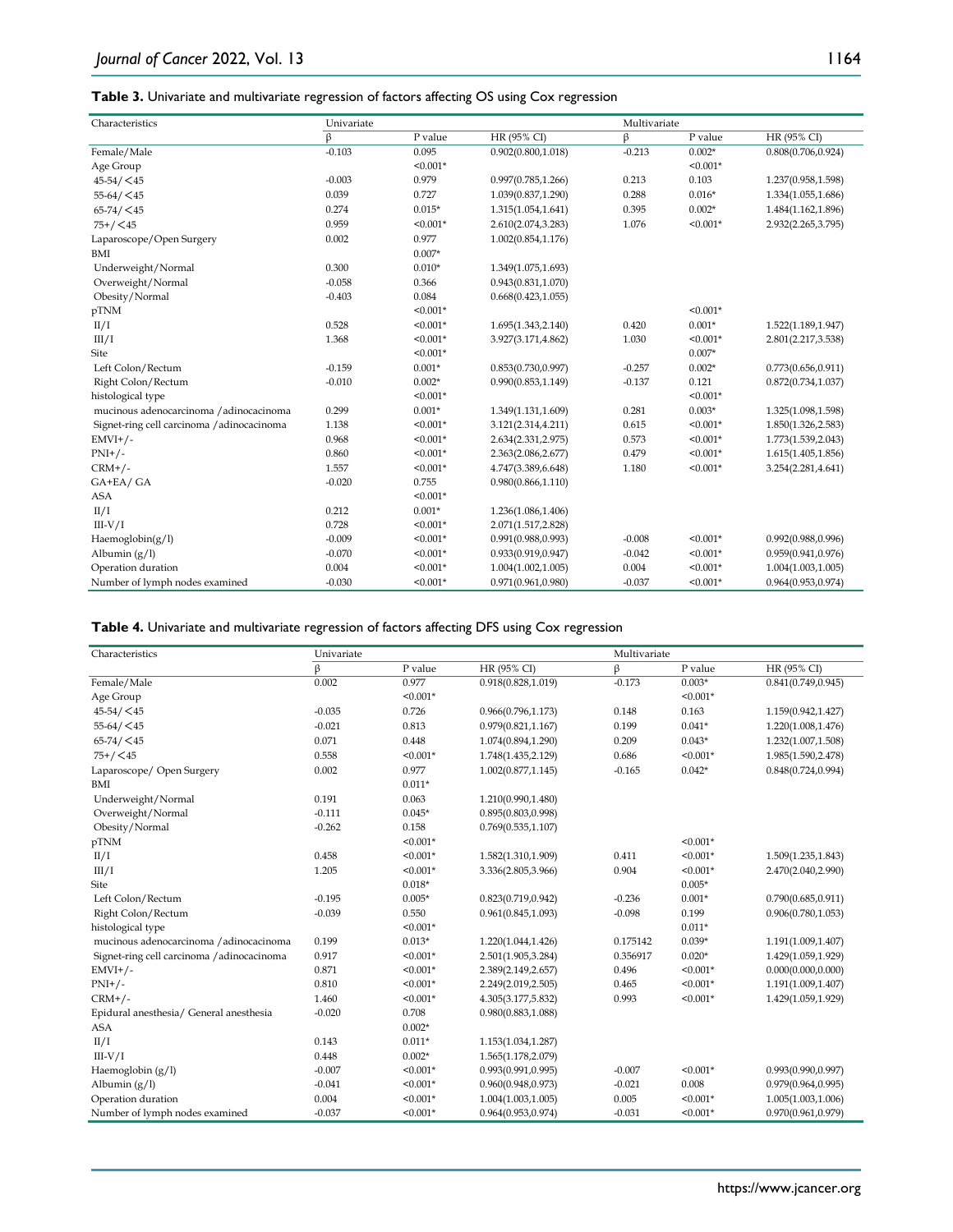#### **Factors associated with operation duration**

In order to explore the influencing factors of operation duration, we investigted the correlation between operation duration and other clinico-pathological characteristics. Operation methods, surgeons' qualifications, anesthesia methods, histological type, age, gender, BMI and tumor site were associated with operation duration (Table 5). More importantly, surgical approach and surgeons' qualifications had a meaningful correlation coefficient with r=0.464 and 0.450 respectively, which indicated that open surgery and surgery by junior surgeons had longer operation duration.

**Table 5.** Correlation between characteristics of surgery and duration of surgery

| Characteristics                                     | Correlation<br>Coefficient | P value    |
|-----------------------------------------------------|----------------------------|------------|
| Operation methods: laparoscope/open surgery         | 0.464                      | $< 0.001*$ |
| Surgeon's qualification: Young/Old                  | 0.450                      | $< 0.001*$ |
| Anesthesia methods: Epidural/ General<br>anesthesia | 0.028                      | $0.029*$   |
| Histological type                                   | 0.025                      | $0.048*$   |
| ASA                                                 | $-0.003$                   | 0.789      |
| Staging                                             | $-0.017$                   | 0.180      |
| Number of lymph nodes examined                      | $-0.024$                   | 0.056      |
| Age                                                 | $-0.044$                   | $0.001*$   |
| Female/male                                         | $-0.059$                   | $< 0.001*$ |
| BMI                                                 | 0.074                      | $< 0.001*$ |
| Tumor site                                          | $-0.063$                   | $< 0.001*$ |

# **Discussion**

Our study suggests that longer operation duration is an important independent risk factor for prognosis of patients undergoing colorectal surgery, and increases total costs in hospital, LOS in hospital, LOS in the ICU, and costs associated with of drugs and antibiotics. Concerning long-term prognosis of patients, prolonged operation duration was associated with poorer OS and DFS after surgery. Furthermore, our results revealed that surgical approach and surgeons' qualifications are important factors affecting operation duration, even when the analysis was restricted to surgeons with more than 10 years of surgical experience.

Our results are consistent with previous studies showing that prolonged operation duration was associated with in-hospital costs and the prognosis of patients. Unsurprisingly, prolonged operation duration increased operative field exposure time, which might increase bleeding and stress response. It is well known that systemic inflammatory response can increase LOS and affect the immune system. Importantly, the current study indicated that surgeons' qualifications had a significant effect on operation duration. Therefore, it may be possible to

reduce the operation time and thus improve the prognosis of patients by improving the surgical skills of surgeons and strengthening the cooperation of all parties. In addition, surgical approach is also an important factor affecting the operation duration. During the period 2011–2016, laparoscopic colorectal surgery had only recently been introduced at our hospital. Influenced by the learning curve, the duration of endoscopic surgery was significantly longer than that of open surgery. In recent years, with improvements in the level of endoscopic surgery, the duration of endoscopic surgery has decreased significantly, so the advantage of endoscopic surgery is gradually emerging. At present, there is little difference in duration between endoscopic surgery and open surgery. Therefore, the key to reducing operation duration is to improve the surgical skills of the surgeon and strengthen team cooperation.

Previous studies have suggested that prolonged operation duration increases mortality [14, 15], infection risk [7, 13], LOS [10], and the cost of operations [16]. Consistent with these studies, our results also suggest that longer operation duration is related to poor prognosis, including increased costs, increased LOS in hospital and in the ICU, and lower OS and DFS. Additionally, Hernandez et al. found that surgical duration above 120 minutes was associated with increased risk of proximal deep vein thrombosis [17]. However, Wills et al. studied 103044 patients undergoing total hip arthroplasty (THA) from National Surgical Quality Improvement Program (NSQIP) data, and their results agreed with the relationship of prolonged operation duration and superficial surgical site infection, but not deep surgical site infection, organ/space infections, or deep vein thrombosis [18]. Till now, there are only two retrospective studies investigated the impact of prolonged operative time on early postoperative morbidity after colorectal cancer surgery and the conclusions are contradictory. The first study suggested that longer operating times may increase postoperative complication rates for CRC patients with higher BMI [19]. The second study found that there was no relationship between prolonged operation duration and postoperative complications morbidity of patients with rectal cancer undergoing open or robotic surgical resection [9]. With these, we assessed in a large-scale cohort of 6224 patients who underwent radical surgery for colorectal cancer. Our study revealed that prolonged operation duration was not only associated with short-term prognosis but also the long-term prognosis (5-year OS and DFS) of patients.

Most importantly, we pointed out the key factors that affected operation duration. In our research,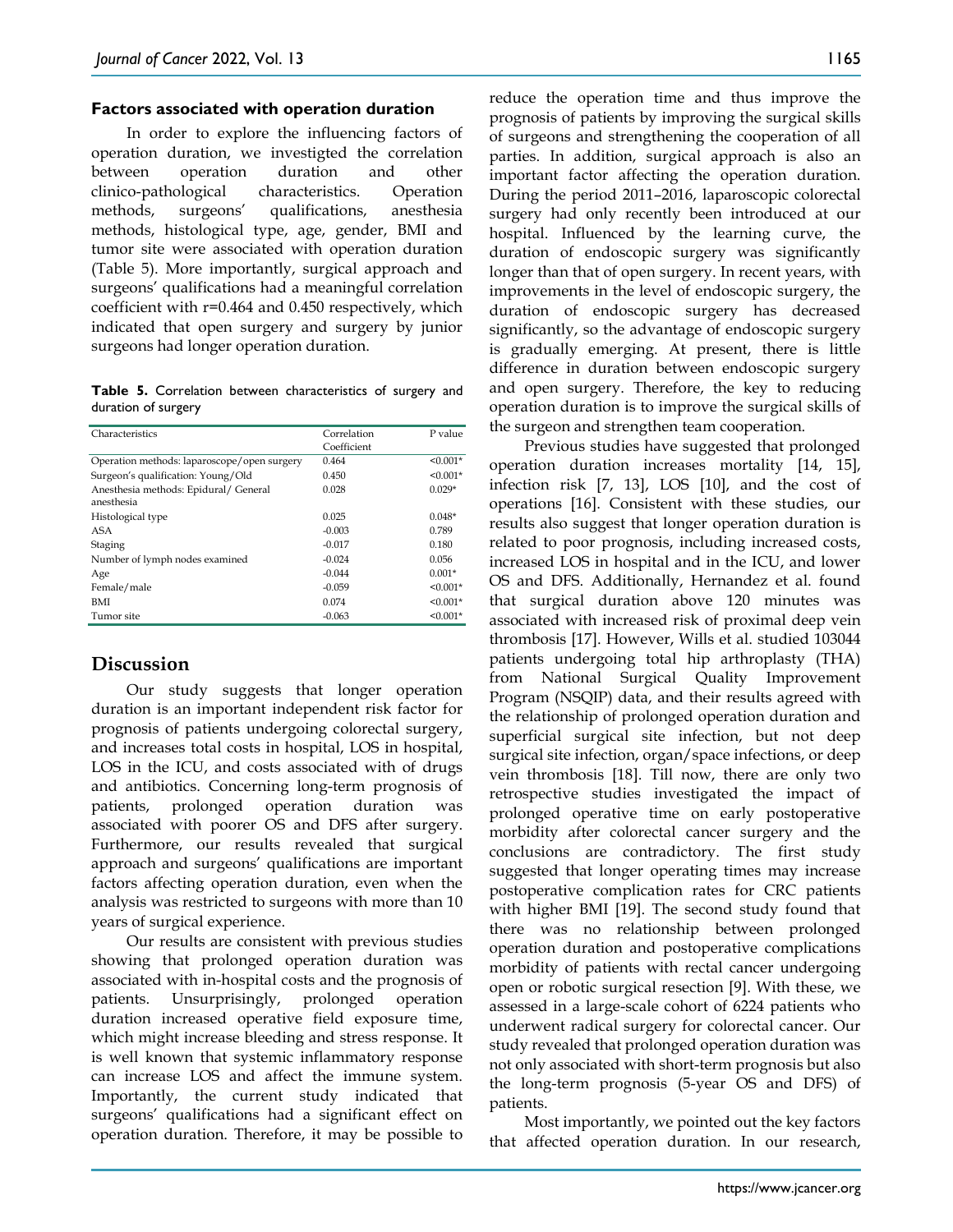although some factors were statistically associated with operation duration, only surgical approach and surgeons' qualification are meaningful parameters that can be improved. While surgeon experience would affect operation duration, the team familiarity and collaborations could reduce operation duration by a mean of 59 and 22 minutes, respectively [20]. Besides our study, others have suggested that age, gender, tumor site, and anesthesia methods [21] were related to operation duration. Further studies are needed to identify predictive factors for operation duration to guide surgeons in their choice of procedures. It is interesting that several meta-analyses have suggested that robotic operation had longer operation duration than open, laparoscopic, and transanal mesorectal excision [22, 23], but with a shorter hospital stay. So, the mechanism of operation duration on prognosis is complex and warrants further study.

Although the exact mechanisms underlying the positive association between prolonged operation duration and clinical outcomes for CRC patients are not fully understood, plausible links do exist. Possible explanations for the impact of prolonged operation duration on outcomes entail greater surgical trauma, increased risk of venous thromboembolism, augmented exposure to air pathogens, increased suppression of immune function, and decreased nutrient absorption. It is conceivable that longer operative times may also reflect more complex surgical procedures, a wider range of tumors, greater surgical trauma, increased surgical team fatigue, and more technical errors [24, 25]. It is well established that prolonged operation duration can lead to the simultaneous presence of blood stasis, increased coagulation, and endothelial damage, contributing to the risk of venous thromboembolism [25]. Theoretically, longer operative time predisposes the patient to increased exposure to microbes and decreased prophylactic effect of antibiotics, thus leading to subsequent surgical site infections [26]. Finally, it has been shown that longer operative time may result in more delayed postoperative gastrointestinal function recovery, postoperative intestinal obstruction, and decreased absorption of nutrients [27]. Each of these different types of complications could be expected to result in worse postoperative outcomes.

Our research has several limitations. First of all, as a retrospective observational study, the time span of enrollment is wide, and the records of postoperative complications in the medical history of patients are not complete, making it difficult to obtain complete data on postoperative complications which is a good indicator for short-term prognosis.

Additionally, there are many factors that affect the five-year OS and DFS of CRC patients other than the collected variables. The results of the study may be confounded by these uncollected factors. Thus, our conclusions need to be verified by more prospective clinical studies.

## **Conclusions**

It was found that long operation duration was associated with poor short-term prognosis and long-term mortality. Enhancing surgeons' operative abilities may have a beneficial effect for improving the prognosis of patients. Further studies are needed to confirm the impact of operation duration on patients' prognosis and to explore the mechanisms of the relationship.

## **Supplementary Material**

Supplementary figures and table. https://www.jcancer.org/v13p1160s1.pdf

## **Acknowledgments**

The authors thank the participating patients, their families, and staff at the study department.

#### **Funding**

This work was supported by the National Science Foundation of China (81471852) and Shanghai Natural Science Foundation Program (20ZR1412900).

## **Competing Interests**

The authors have declared that no competing interest exists.

#### **References**

- Bray F, Ferlay J, Soerjomataram I, et al. Global cancer statistics 2018: GLOBOCAN estimates of incidence and mortality worldwide for 36 cancers in 185 countries. CA Cancer J Clin. 2018; 68: 394-424.
- 2. Brenner H, Kloor M, Pox CP. Colorectal cancer. Lancet. 2014; 383: 1490-502.
- 3. Barresi V, Reggiani Bonetti L, et al. Poorly Differentiated Clusters: Clinical Impact in Colorectal Cancer. Clin Colorectal Cancer. 2017; 16: 9-15.
- 4. Kim K, Kim YW, Shim H, et al. Differences in clinical features and oncologic. outcomes between metastatic right and left colon cancer. J BUON. 2018; 23: 11-8.
- 5. Kim JY, Khavanin N, Rambachan A, et al. Surgical duration and risk of venous thromboembolism. JAMA Surg. 2015; 150: 110-7.
- 6. Naranje S, Lendway L, Mehle S, et al. Does operative time affect infection rate in primary total. knee arthroplasty? Clin Orthop Relat Res. 2015; 473: 64-9.
- 7. Samuel AM, Fu MC, Anandasivam NS, et al. After Posterior Fusions for Adult Spinal Deformity, Operative Time is More Predictive of Perioperative Morbidity, Rather Than Surgical Invasiveness: A Need for Speed? Spine. 2017; 42: 1880-7.
- 8. Daley BJ, Cecil W, Clarke PC, et al. How slow is too slow? Correlation of operative time to. complications: an analysis from the Tennessee Surgical Quality Collaborative. J Am Coll Surg. 2015; 220: 550-8.
- 9. Duchalais E, Machairas N, Kelley SR, et al. Does prolonged operative time impact. postoperative morbidity in patients undergoing robotic-assisted rectal resection for cancer? Surg Endosc. 2018; 32: 3659-66.
- 10. Harrison OJ, Smart NJ, White P, et al. Operative time and outcome of enhanced recovery after surgery after laparoscopic colorectal surgery. JSLS. 2014; 18: 265–72.
- 11. Scheer A, Martel G, Moloo H, et al. Laparoscopic colon surgery: does operative time matter? Dis Colon Rectum. 2009; 52: 1746–52.